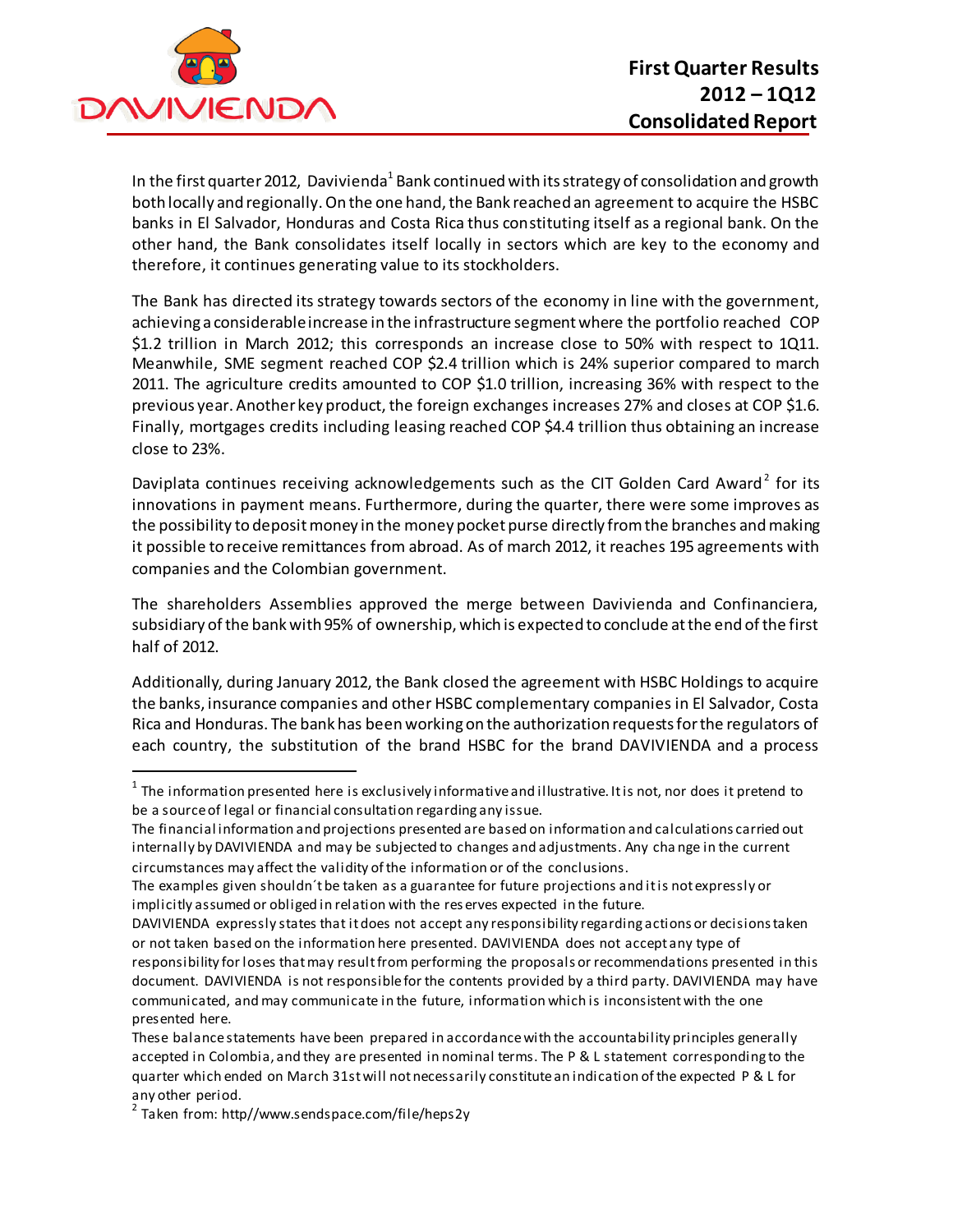

organized with positive expectations from employees and customers. This processes are expected to conclude at the end of the third quarter 2012.

The assets of the banks of Central America represent close to 99% of the total assets from the acquired entities, which have a diversified portfolio with a similar structure as Davivienda portfolio structure.

While Davivienda announced the acquisition of HSBC in Central America, S&P rating agency announced Davivienda' s rating under *Credit Watch*, which was removed on may, the 14<sup>th</sup> of 2012, once an exhaustive analysis of the impact of the operation on the bank was made.

Moody's rating agency announced negative outlook, whilst awaiting of the cl osure of the operation in Central America and Fitch Ratings agency maintained its stable outlook on Davivienda rating.

Finally, during the month of April, the Bank continued with its strategy of funding through local bonds; it has already issued COP 1.5 trillion of the COP 3 trillion program approved in 2011 by the SFC. This emission of COP 400 billion in subordinated bonds reached a demand equal to 1.8 times the value offered thus illustrating the appetite the market has for the papers issued by Davivienda.

#### **MAIN RESULTS**

The net profit for the first quarter of 2012 was COP \$215 billion; this represents a growth of 25.5 % versusthe growth in the fourth quarter of the previous year and of 9.9 % versus the same quarter of last year.

- The portfolio interest income generated in the quarter was COP \$835 billion, representing  $\bullet$ a growth of 28.9 % over the first quarter of 2011 and of 3.3% versus the previous quarter of 2011. The income of the investment portfolio closed at COP \$96 billion with a variation of 29.1 % versus the fourth quarter of 2011 and of 72.6 % over the first quarter of 2011.
- The consolidated assets at the end of the quarter are COP \$37.4 trillion where the net  $\bullet$ portfolio value of COP \$25.9 trillion represents 69.1 %, and the investments for COP \$5.4 trillion account for 14.5 %.
- The net portfolio $^3$  at the end of the quarter was COP \$25.9 <code>trillion</code> and registered a growth rate of 1.3% in relation to the balance recorded at the end of 4Q11 and of 18.2 % when compared to the previous year. This growth was mainly driven by the commercial and housing portfolios.
- The portfolio quality arrears height<sup>4</sup> stood at 1.66 %; the provisions of portfolio worth col\$1.4 billion allowed for a301.2 % coverage. The provisions represent 5.0 % of the gross portfolio.
- The deposits reached COP \$27.6 trillion with a growth rate of 11.6 % when compared to those of last year; they were driven mainly by the savings accounts which had an increase of 24.5 %.

 $\ddot{\phantom{a}}$ 

 $^3$  Net portfolio=gross portfolio-Provisions

<sup>4</sup> Portfolio quality > 90 days.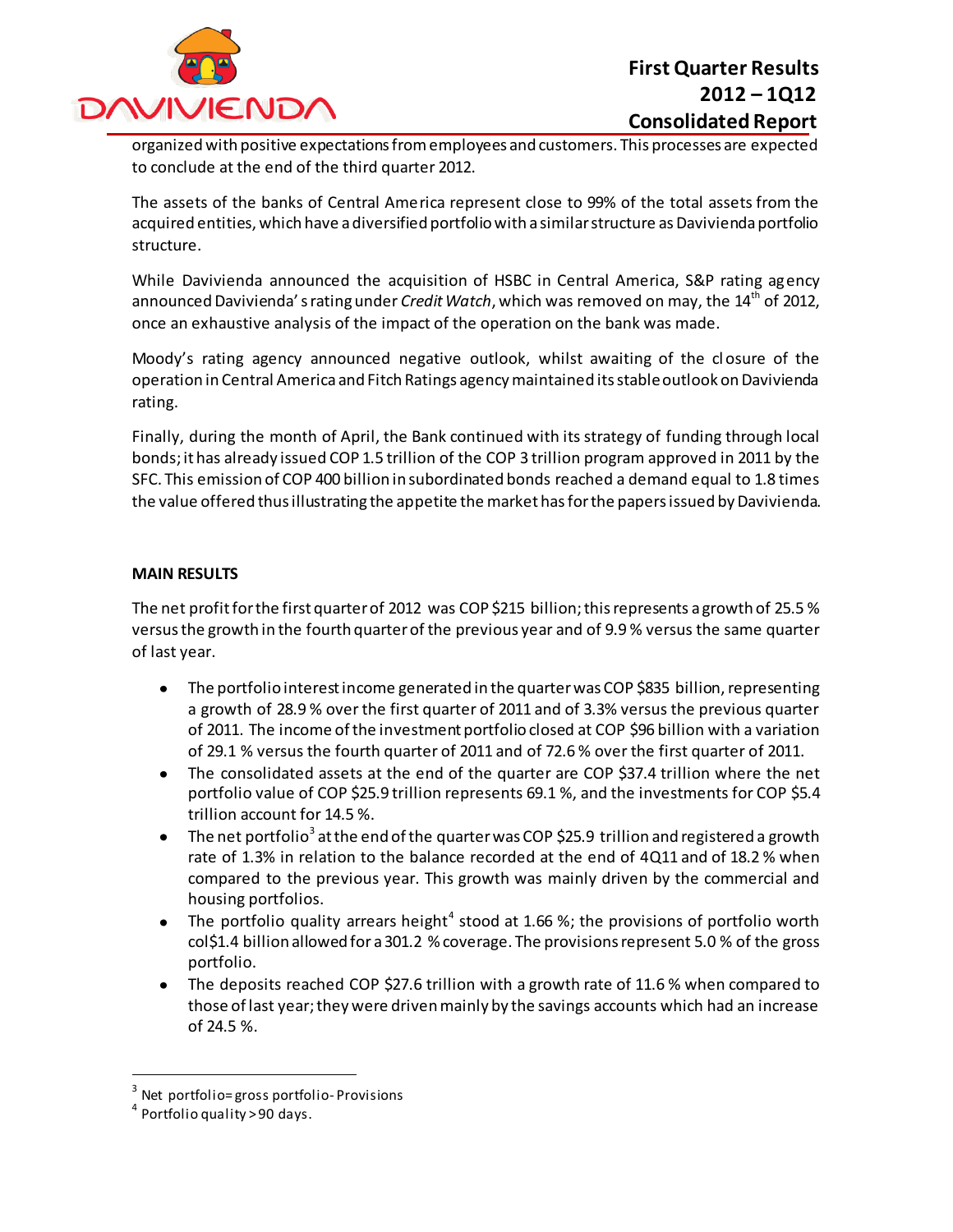

- The ratio $^5$  of net portfolio on collected money $^6$  from the public reached 94.8 % compared to a 96.1% the previous quarter. Without taking into account the obligations to discount, this ratio is of 84.0% at the end of 1Q12.
- The equity closed at COP \$4.9 trillion with a growth of 2.2 % when compared to 4Q11 and  $\bullet$ of 33.8 % when compared to the previous year. The solvency ratio diminished during the quarter 14pb to settle at 14.26 %.

The net income per share<sup>7</sup> in 1Q12 reported by the Bank was COP \$508.8; this represents a variation of 35 % when compared to 4Q11. The above is due primarily to an increase in profit in the analysis period despite the fact that the number of shares increased as a result of the second issue of preferred shares. The return on average equity (ROAE) to March 2012 was 15.5 %.

#### **BALANCE SHEET**

#### **ASSETS**

The assets increased by 2.1 % during the quarter and by 15.9 % when compared to 1Q11 reaching COP \$37.4 billion. With respect to the previous year, the main growth corresponds to investments which grew by 13.7 %, and its growth over the previous year was 19.6 % while maintaining participation close to 15 % of total assets.



#### **Structure of the Assets**

 $\overline{a}$ 

<sup>5</sup> Net portfolio / (Deposits + rediscount Credits)

 $^6$  Deposits and current liabilities + bonds

 $^7$  The net income per share = individual quarter profit / equity average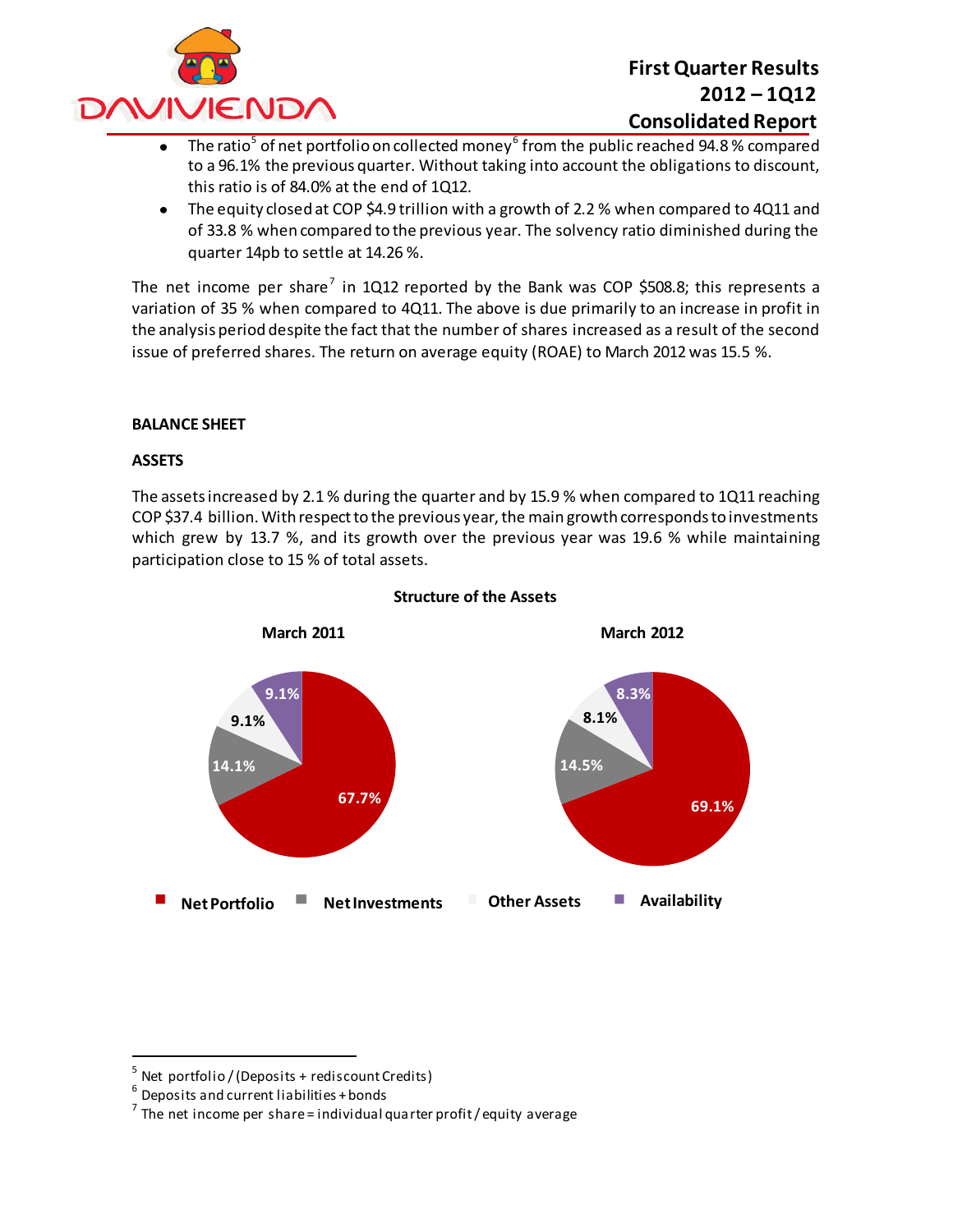

### **AVAILABILITY**

The available balance increased by 5.5 % when compared to the same quarter the previous year. This is due to the larger liquidity of the Bank which resulted from capitalization.

#### **GROSS CREDIT PORTFOLIO**

The loan portfolio stood at the end of the quarter at COP \$27.2 trillion, COP \$392 billion more than in 4Q11 and maintains, between personal and corporate banking, a distribution similar to that of the previous year. This is due mainly to the fact that although there is a reduction in the growth rate, the housing portfolio grows at a similar rate to that of the commercial portfolio.



**Gross Portfolio Structure**

The commercial<sup>8</sup> portfolio represents 52.2 % of the total portfolio, with a growth of 1.0 % when compared to the previous quarter and of 22.0 % over the same period last year.

Meanwhile, the consumption portfolio closed at COP \$8.7 trillion, growing 1.1 % in the quarter and by 9.4 % when compared to the previous year mainly due to an increase in the granting of credit policy requirements to certain products and to certain segments. The mortgage portfolio<sup>9</sup> reached a balance of COP \$4.3 trillion at quarter end, recording a growth of 3.8 % when compared to the previous quarter and of 23.4 % when compared to the previous year. The annual growth of this portfolio would be 16.1 % when taking into account the portfolio that the Bank has securitized to date and which amounts to COP \$2.2 trillion.

 $\overline{a}$ 

 $^8$  It includes microcredit.

<sup>&</sup>lt;sup>9</sup> It includes residential leasing.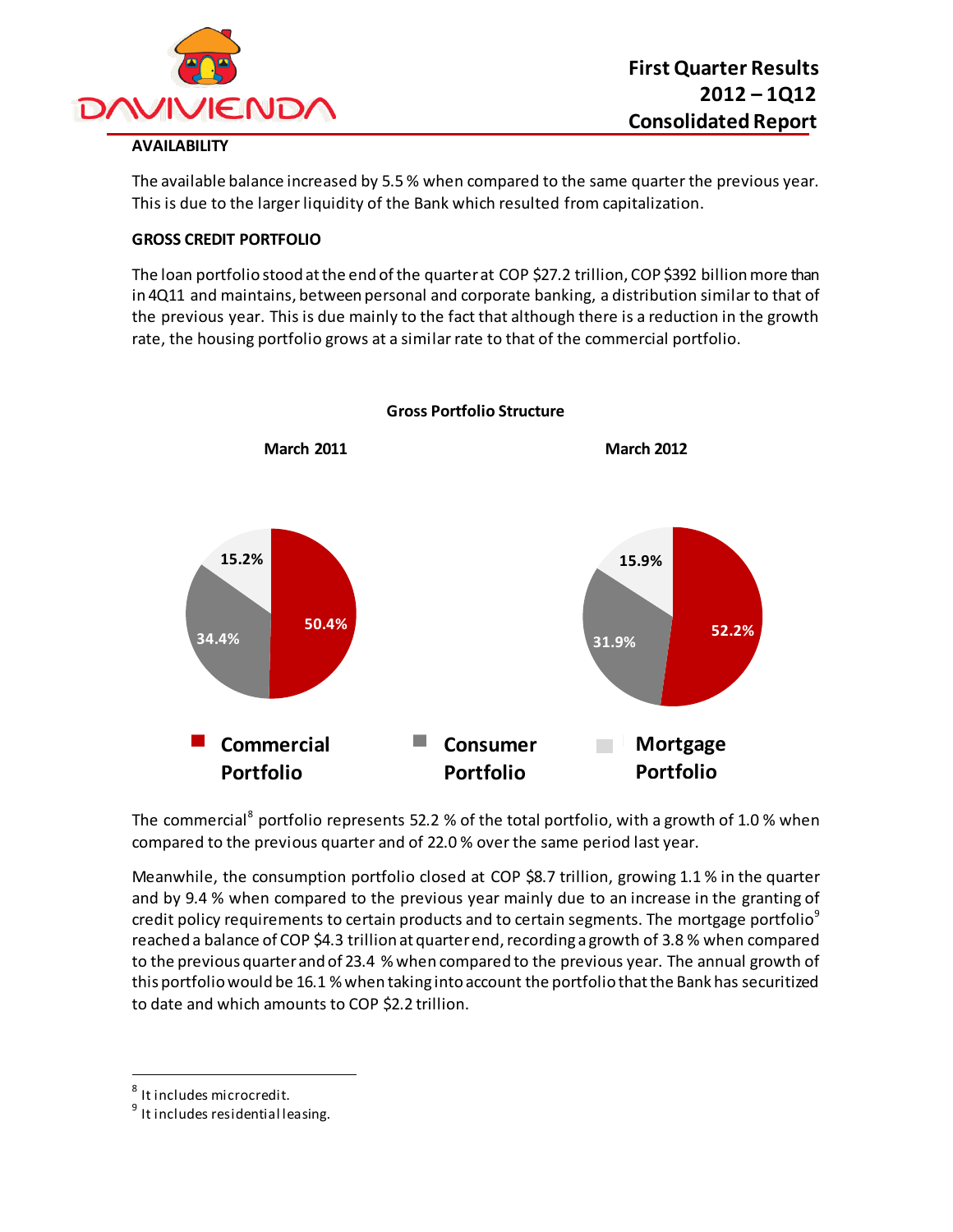

The indicator of the whole portfolio<sup>10</sup> increased from 1.53 % from the end of the first quarter 2011 to 1.66 % at the end of March 2012. This is explained not only by the growth of the portfolio, but mainly by the deterioration of the consumer portfolio in the free investment credit line for which the Bank has strengthened its credit policies in this segment.

During the quarter (1Q12) adequate levels of coverage remained for all types of portfolios, for a total indicator above 300 %. In the quarter, charges-off were worth COP \$168.6 billion. On the other hand, the recoveries made in the first quarter of 2012 were COP \$36.7 billion for a net of COP \$131.9 billion.



### **Quality of the Portfolio by Type and Coverage**

#### **GROSS INVESTMENT PORTFOLIO**

The investment portfolio totalized COP \$5.4 trillion at the end of the quarter, levering the portfolio growth which registered an increase of 13.7 % during the period, and a growth of 19.6% when compared to last year. The increment is in the fixed rate securities which represent 97.8% of the totality of the investments, especially in those classified as negotiable securities which constitute 73 % of the portfolio and which support the strategy of liquidity of the Bank.

 $\overline{a}$ 

<sup>10</sup> Quality: portfolio > 90 days total

Coverage: Reserves / portfolio> 90 days. Commercial includes microcredit, housing includes leasing.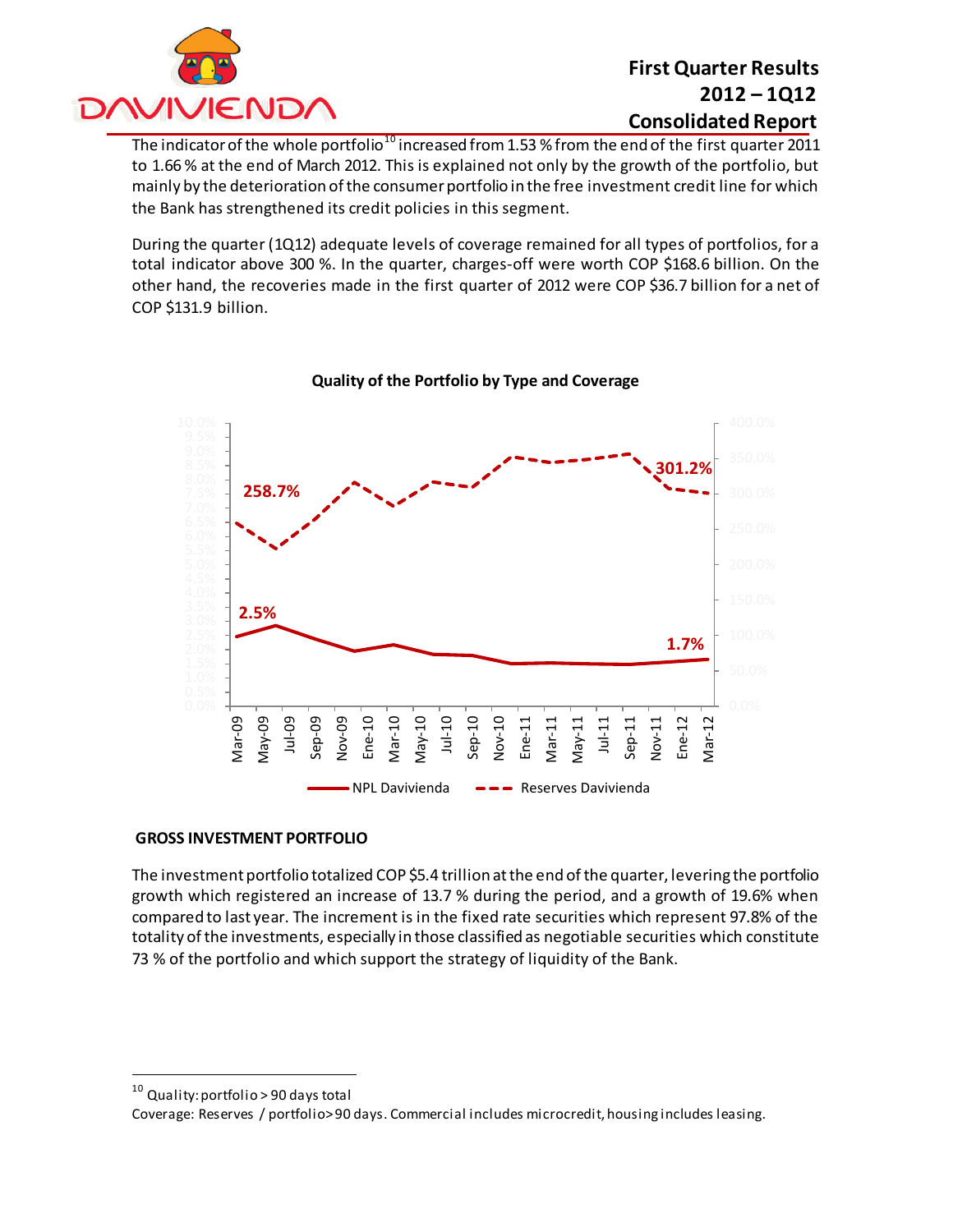

**Net Investment Portfolio Structure**



#### **COMMERCIAL CREDIT**

By December  $31^{st}$ , the balance of commercial credit was COP \$1.2 trillion with amortization varying from COP \$27.3 billion in the first quarter 2011 to COP \$11.6 billion during the first quarter of this year. This was due to the termination of commercial credit generated by the purchase of Bansuperior which was fully amortized by the end of 2011 third quarter.

#### **OTHER ASSETS**

The goods received as debt payment increased by 15.4 % in the quarter and decreased 10.2 % when compared to 1Q11, reaching col\$44.8 billion.

The fixed assets amounted to COP \$882.2 billion which is a reduction of 0.1 % versus the previous quarter and an increment of 8.4 % when compared to 1Q11. So far this year, the asset valuation has reached COP \$486.6 billion with a variation of 0.6 % versus the previous quarter and of 10.8 % with respect to 1Q11.

#### **LIABILITIES**

 $\overline{a}$ 

By March 31<sup>st</sup> 2012, the liabilities had reached COP \$32.5 trillion recording an increment of 2.1 % in the quarter and of 13.6 % when compared to the previous year.

The deposits and bonds reached COP \$27.6 trillion achieving a relation of net portfolio over deposits<sup>11</sup> of 94.8 %. In relation to the composition of the funding, the savings accounts increased

 $11$  Loans / (Deposits Credits with other entities)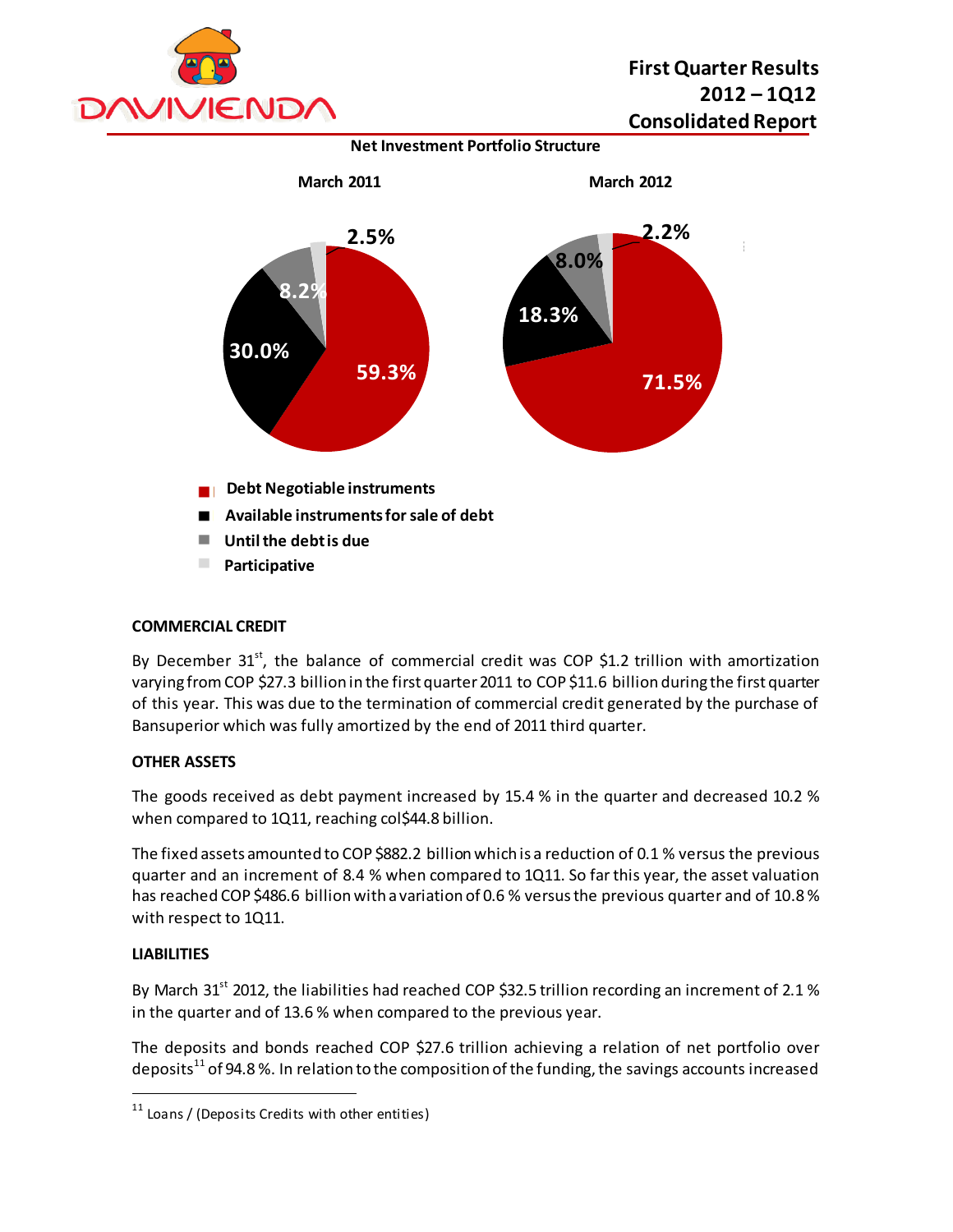

6.4 % in relation to the previous quarter, and 24.5 % when compared to the first quarter 2011. This growth is mainly a consequence of the search for a more efficient funding, having corporate clients migrate from CD´s to Saving Accounts.



#### **Structure of Funding Sources**

The deposits registered a growth of 4.5 % during this period and of 13.6 % during the year. Bonds were not included in these registers. The financial obligations that support the commercial portfolio funding registered a decrease of 9.1 % during the quarter and an increase of 26.1 % during the year. Of these, the obligations in foreign currency for USD \$ 990 million registered a decrease of 13.9 during the quarter and a growth of 29.5% during the year due to the Bank´s strategy of growing in this type of credit.

### **EQUITY**

The equity added up to COP \$4.9 trillion at the end of the quarter registering an increment of 2.2% when compared to the previous quarter, and of 33.8% versus the previous year. This is explained mainly by the internal production of benefits and by the second issuing of preferential stocks; that is 35,809,649 new stocks for a total of 100,537,305 stocks for which COP \$716.2 billion were allocated. This represents 22.7% of the Bank´s shareholding structure.

With this equity, the consolidated bank reaches 14.26 % solvency compared to 14.40 % from the previous quarter;this relation is 526 basis points above the 9 % requested in Colombia. By March  $31<sup>st</sup>$  2012, the ratio between basic equity and weighed assets due to risk was 11.73 %. The technical equity was situated at COP \$4.9 trillion by the end of 1Q12, with a variation of 2.0 % versus 4Q11. This decrease in solvency is due to a mayor growth in weighed assets due to risk versus equity growth.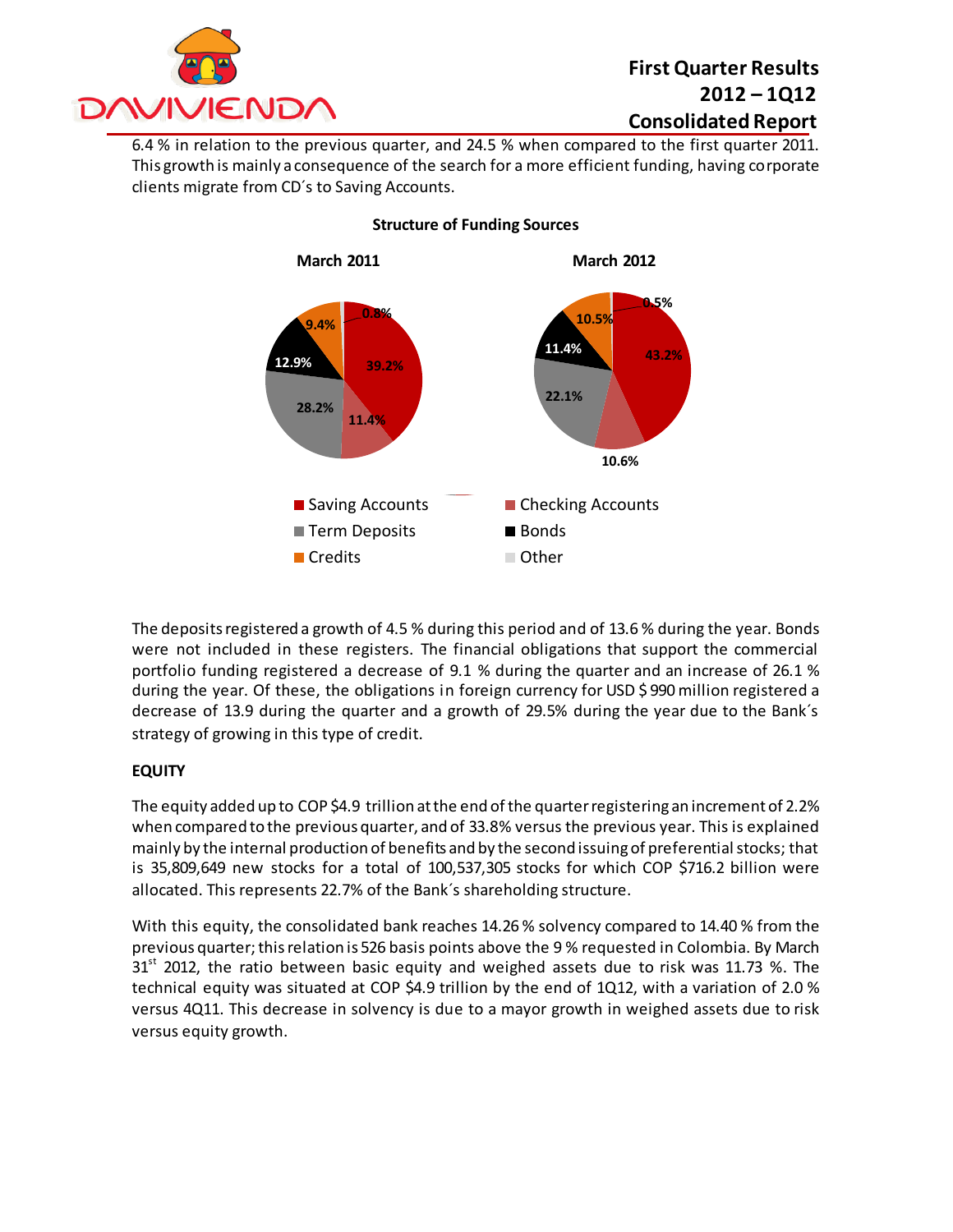



|                                             | March 11 | <b>Dec 11</b> | March 12 |
|---------------------------------------------|----------|---------------|----------|
| <b>Basic Equity</b>                         | 2.9      | 3.8           | 4.0      |
| <b>Additional Equity</b>                    | 0.8      | 1.0           | 0.9      |
| Technical Equity                            | 3.7      | 4.8           | 4.9      |
| <b>Weighted Assets by</b><br>level of Risks | 26.9     | 30.7          | 31.5     |

Numbers expressed in trillion

#### **PROFITS**

Net profits totaled COP \$215 billion during the quarter, recording an increase of 9.9 % when compared to the previous quarter; the above, due principally to financial income. The net profit per share during this period is COP \$508.8 showing an increment of 35% with respect to the previous quarter.

#### **INTEREST REVENUES**

The interest revenue obtained in the quarter was COP \$937 billion; this represents an increase of 32.4% with respect to 1Q11 and of 5.6% versus the previous quarter of 2011. The growth in the quarter is explained mainly by the increment of interestsin the commercial portfolio (8.0% versus 4Q11 and 45.5% versus 1Q11) and the leasing portfolio (7.0 % in relation to 4Q11 and 22.6% in relation to 1Q11).

The 8.0 % increase in interests in the commercial portfolio this quarter when compared to the previous one and the 45.5 % in relation to the same period the previous year can be explained principally by an increment in the market rates and by a growth of 22 % in the portfolio balance when compared to the previous year. During 2011, the Banco de la República ( the Central Bank) has incremented the intervention rate in approximately 25 basis points monthly, going from 3.25% in March 2011 to 5.25% by the end of March 2012.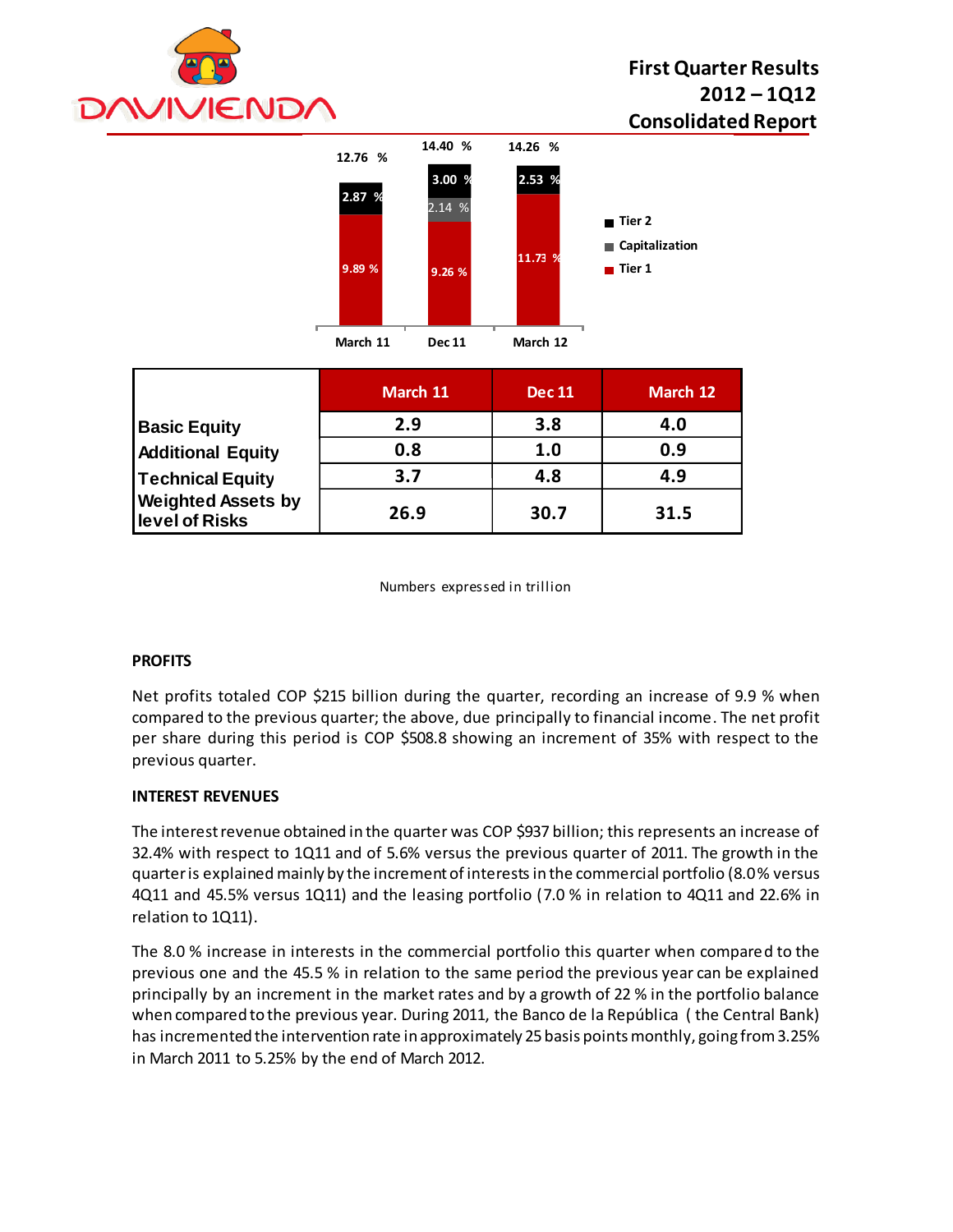

In addition to this, the interests in the housing and leasing portfolios increased as a consequence of a higher allocation of leasing credits (a 24.7 % variation with respect to 1Q11).

Meanwhile, the consumption income showed an increment of 20.2 % when compared to the same period the previous year due principally to the increment in the credit card income for colS24.8 billion. This can be explained by the increment in the usury rates to which these credits are indexed.

#### **INCOMES DUE TO INVESTMENTS**

The incomes originated by the investment portfolio increased by 29.1 % in relation to the fourth quarter 2011 and by 72.6 % in relation to the previous year as a consequence of a price valuation originated by a decrease in rates.

#### **FINANCIAL EXPENDITURES**

The financial expenditures increased by 11.5 % during the quarter and by 61.7 % versus the same period the previous year. This is due to the increase in the expenditure of saving accounts and local bonds as a result of the bond emission program that has taken place since 2011 and to an increase in credit with other entities. The increment in the intervention rate has as a consequence an increment in the rates paid in deposits, thus impacting the financial sources with higher costs.

#### **RESERVES**

The expenditure of the quarter amounted to COP \$547.5 billion, an increase of COP \$88 billion when compared to the previous quarter, due mainly to portfolio recoveries and to accounts receivable. When compared to the year before, an increase of COP \$106 billion was generated; this can be explained by the gross portfolio growth and by the deterioration of consumption credits for which the Bank has been modifying its credit policies for this segment.

#### **NET FINANCIAL MARGIN**

Due to the good behavior in the allocation of the credit portfolio and to the increase in market rates, the net financial margin of the period shows a growth of COP \$32 billion in relation to the previous quarter and a financial margin variation of 8 % versus 1Q11. Yet, if compared to the same period the previous year, it was reduced because of an increment in the financial expenditures and in higher reserves.

#### **COMMISSIONS AND INCOME FOR SERVICES**

Income and commissions for services amounted to COP \$214.5 billion; this represents an increase of 9.4 % in relation to the previous quarter mainly due to the increase in the number of clients that by March 2012 had reached 4.1 million.

#### **OPERATIONAL COSTS**

The operating costs amounted to COP \$403.3 billion; this is a 13.1 % reduction when compared to the previous quarter; the variation with respect to the year before is constant and does not change.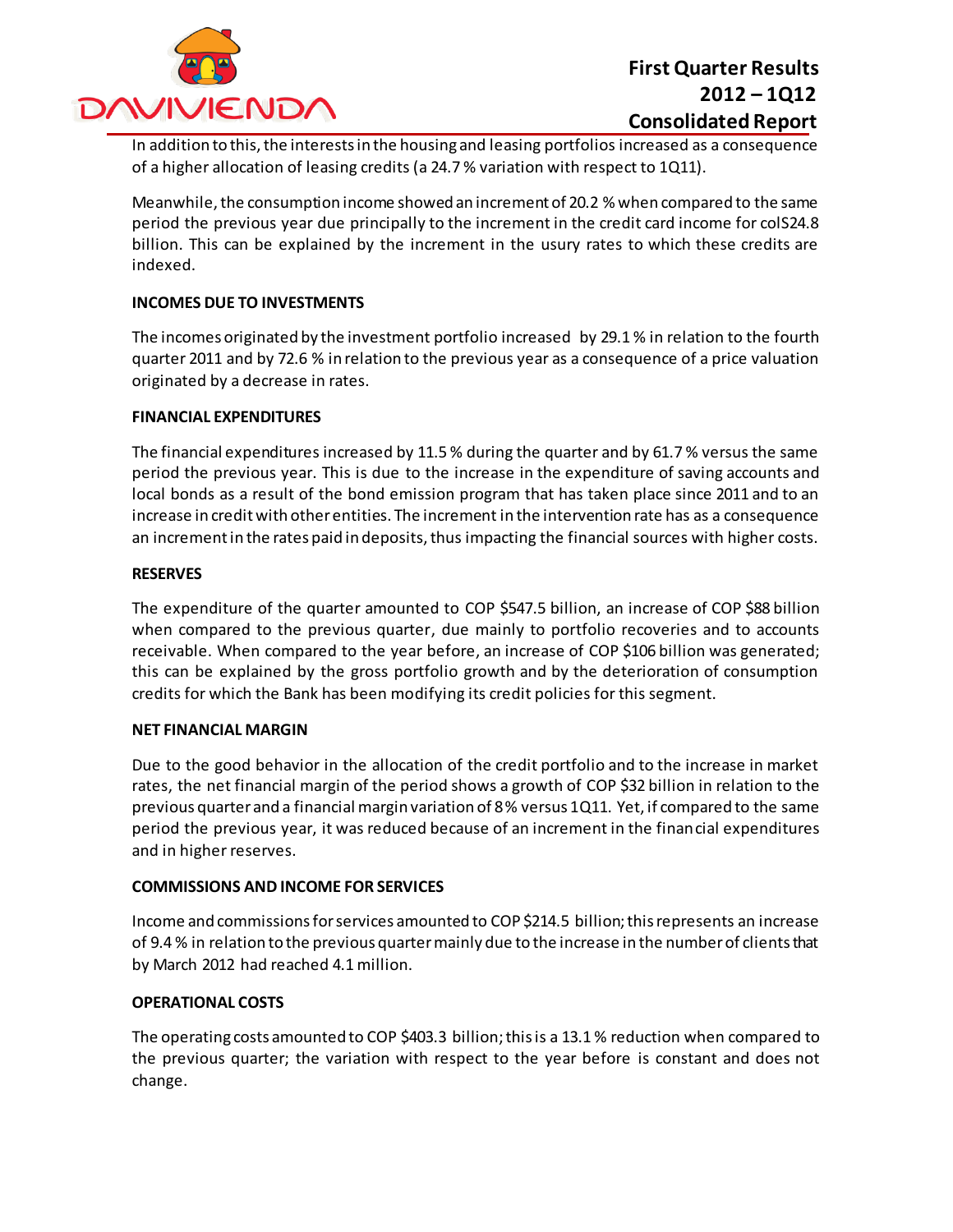

The quarterly decline corresponds principally to a decrease in the operating costs that diminished by 26.7 % versus 4Q11; this represents a reduction of close to COP \$54 billion due mainly to a less expenditure in professional feesthat closed at COP \$19.2 billion versus COP \$38.4 billion from the previous period and to the decrease in publicity costs and propaganda which were reduced in close to \$20 billion.

The personnel costs amounted to COP \$154.7 billion, an increase of 8.3 % with respect to the previous quarter and of 5.8 % with respect to the year before. This increment is due mainly to an increment in other labor benefits.

Additionally, there was a decrease of COP \$7.6 billion in depreciation and amortization costs mainly due to a decrease in the depreciation costs of improvements to rented property, besides a decrease of COP \$1.4 billion in amortization costs of the commercial credit that existed because of the purchase of Bancosuperior.

#### **OTHER INCOMES AND NET EXPENDITURES**

For the first quarter 2012, other expenses for COP \$40.2 billion were originated; these expenditures were due mainly to the derived change net costs which amounted to COP \$15.9 billion and which represent an increase of 358 % versus the first quarter 2011.

#### **TAXES**

During the quarter, there was an increment in the value of taxes of 9.6 % when compared to the same quarter the previous year, and of 36 % versus the previous year. The above is due to an increment in the income to be taxed and to higher deductible costs.

#### **RESULTS FOURTH QUARTER 2011 DETAILS DAVIVIENDA BRANCHES (COP billion)**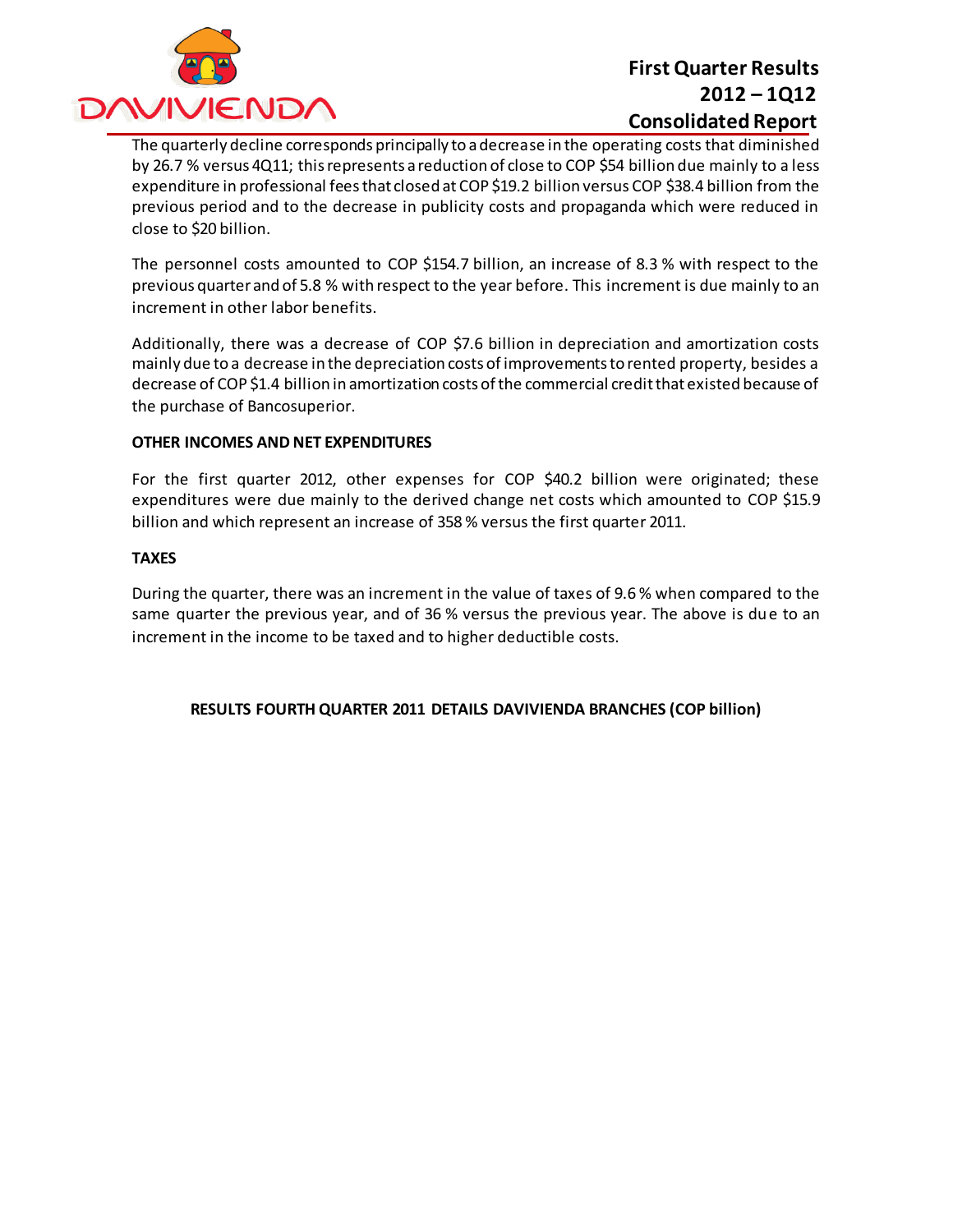

| <b>Enterprices</b>                                     | <b>Assets</b> | <b>Annual</b><br>Growth | Liabili<br>ties | <b>Annual</b><br><b>Growth</b> | <b>Equity</b> | <b>Annual</b><br>Growth | <b>March</b><br><b>Profits</b> | <b>Annual</b><br>Growth |
|--------------------------------------------------------|---------------|-------------------------|-----------------|--------------------------------|---------------|-------------------------|--------------------------------|-------------------------|
| <b>Banco Davivienda</b>                                | 35.857        | 15%                     | 30.944          | 13%                            | 4.913         | 34%                     | 226                            | 25%                     |
| <b>Bancafé Panamá</b>                                  | 1.385         | 37%                     | 1.208           | 37%                            | 177           | 43%                     | 8                              | 6%                      |
| Confinanciera                                          | 493           | 14%                     | 415             | 13%                            | 78            | 20%                     | $\overline{7}$                 | $-17%$                  |
| <b>Fiduciaria Cafetera</b>                             | 84            | 3%                      | 15              | $-11%$                         | 69            | 5%                      | $\overline{2}$                 | 125%                    |
| <b>Fiduciaria Davivienda</b>                           | 66            | $-2%$                   | 19              | $-19%$                         | 47            | 7%                      | 4                              | $-5%$                   |
| <b>Davivalores</b>                                     | 16            | 47%                     | 1               | 198%                           | 15            | 46%                     | $\overline{2}$                 | 196%                    |
| <b>Total Bank and</b><br><b>Subsidiaries</b>           | 37.900        | 16%                     | 32.602          | 14%                            | 5.298         | 33%                     | 249                            | 24%                     |
| <b>Deletions and</b><br><b>Approvals</b>               | $-455$        | 31%                     | $-56$           | 56%                            | $-399$        | 29%                     | $-34$                          | 17%                     |
| <b>Consolidated</b>                                    | 37.445        | 16%                     | 32.546          | 14%                            | 4.900         | 34%                     | 215                            | 25%                     |
| <b>Banco Davivienda over</b><br>the consolidated total | 96%           |                         | 95%             |                                | 100%          |                         | 105%                           |                         |

**Panama:** By the end of March 2012, Bancafé Panama had reached US\$773 million in total assets; this represents a 39 % growth with respect to the previous year. The most important items are bank deposits, portfolio investments and portfolio holding. In September 2011, it obtained authorization from Panama´s Banking Super Intendancy to operate through a sole license called "General License" that would enable it to maintain the service offered to international and local clients with less operational costs and higher administrative efficiency.

The equity value is US \$99 million which is 17 % superior to that of March 2011. This variation is due to the profits of the quarter that increased by 97 % totaling US \$ 4.7 million.

**Confinanciera:** In March, the fusion of the branch Confinanciera with Davivienda was approved. This process is expected to be completed during the first quarter 2012.

Closing the first quarter 2012, the behavior of the assets continues to increase reaching col\$493 billion and growing 14% versus the same period the previous year. The equity was col\$75 billion with increases close to 16 %. Finally, the profits diminished to col\$6.6 billion due principally to the migration resulting from the fusion.

**Fidudavivienda:** By the end of March 2012, Fidudavivienda administered assets for more than col\$3.8 billion. This represents an increment of 10.5 % when compared to the previous year and generates profits for col\$3.9 million, a decrease of 11 % with respect to last year.

**Fiducafé:** By the end of the first quarter 2012, and due to the behavior of the business managed, the commissions for administering the business were col\$6 billion. They were 10 % less to those obtained the previous year, while the net profit resulting from the exercise grew 345 % and closes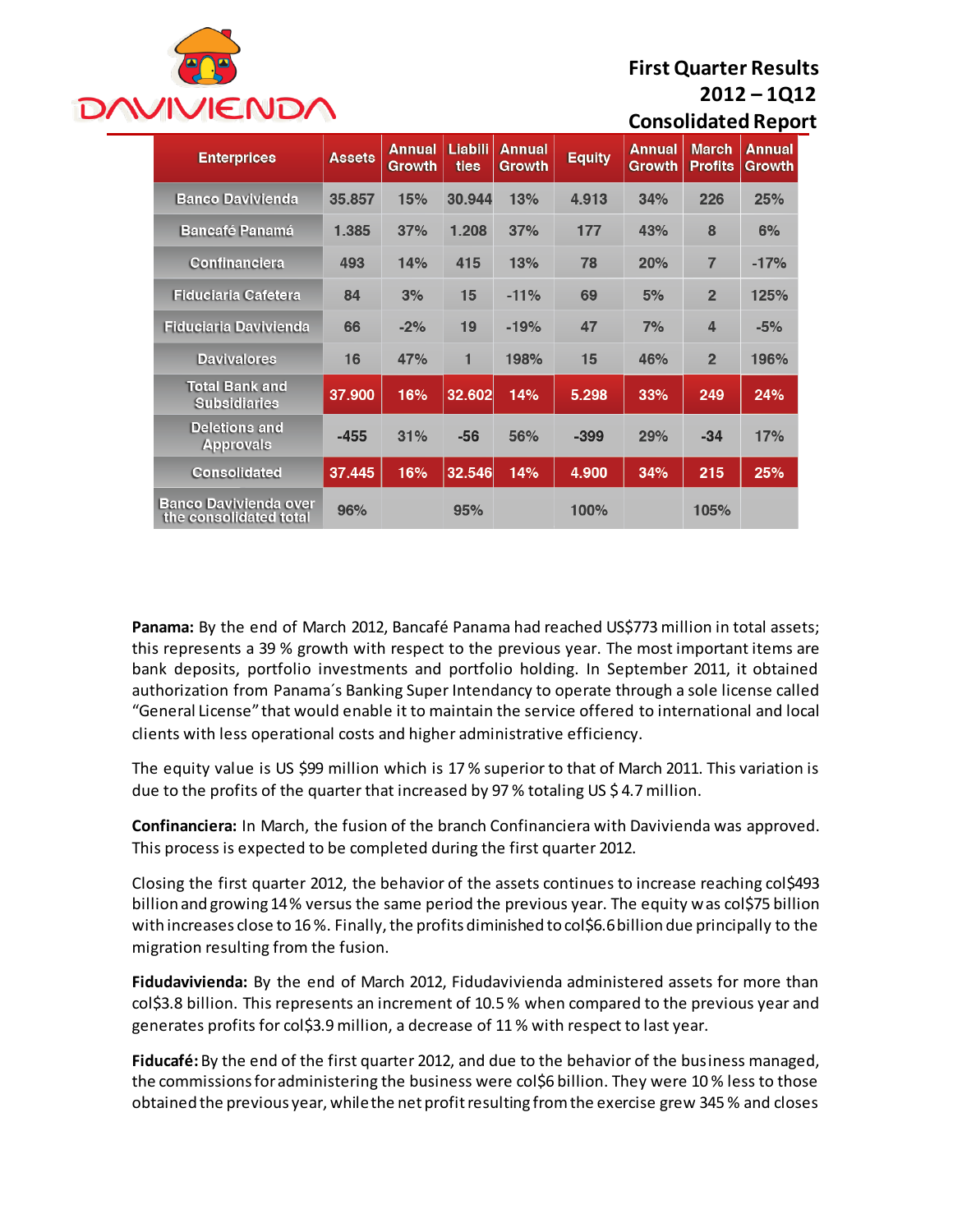

March with col\$2.3 billion. This is the result of an increase in the commissions of the structured fiduciary and of a reduction in operational costs.

Regarding the accounts in the Statement of the Fiduciary, by March 2012, the totality of assets is col\$83 billion, the equity grew 6 % going from col\$65 billion to col\$69 billion. This growth was generated mainly by the profits of the year.

**Davivalores:** At the closing of the first quarter 2012, Davivalores continues to have important increases in the principal items. It amounts to col\$2.5 billion in administered assets which represents an increment of 76 % versus the same period the year before. The assets close at col\$16 billion thus showing a growth close to 50 %. Meanwhile, the equity reaches col\$14 billion and obtains a growth close to 35 % greatly levered by the spectacular growth, going from col\$-0.3 billion to col\$1.8 billion by March 2011; this represents a growth of 762%.

| <b>Consolidated Balance Sheet as of March 2012 (COP billion)</b> |               |               |               |               |               |                   |                     |          |
|------------------------------------------------------------------|---------------|---------------|---------------|---------------|---------------|-------------------|---------------------|----------|
| <b>Assets</b>                                                    | <b>Dec 10</b> | <b>Mar 11</b> | <b>Jun 11</b> | <b>Sep 11</b> | <b>Dec 11</b> | Mar <sub>12</sub> | 1Q12/4Q11 1Q12/1Q11 |          |
| Cash                                                             | 1,684         | 2,952         | 2,550         | 2,488         | 3,335         | 3,115             | $-6.6%$             | 5.5%     |
| <b>Investments</b>                                               | 4,425         | 4,544         | 4,161         | 4,892         | 4,783         | 5,436             | 13.7%               | 19.6%    |
| Loans                                                            | 20,768        | 21,882        | 23,108        | 24,383        | 25,547        | 25,871            | 1.3%                | 18.2%    |
| Commercial                                                       | 11,182        | 11,641        | 12.160        | 13,221        | 14.066        | 14,206            | 1.0%                | 22.0%    |
| Consumer                                                         | 7,606         | 7,955         | 8,450         | 8,541         | 8,606         | 8,700             | 1.1%                | 9.4%     |
| Mortgage + Leasing                                               | 3,147         | 3,506         | 3,773         | 3,977         | 4,167         | 4,325             | 3.8%                | 23.4%    |
| Provisions                                                       | 1,167         | 1,219         | 1,275         | 1,356         | 1,292         | 1,359             | 5.2%                | 11.5%    |
| <b>Fixed assets</b>                                              | 378           | 375           | 397           | 409           | 400           | 396               | $-1.0%$             | 5.6%     |
| Valorizations                                                    | 404           | 439           | 472           | 469           | 484           | 487               | 0.6%                | 10.8%    |
| Other assets, net                                                | 1,951         | 2,119         | 2,125         | 2,469         | 2,109         | 2,140             | 1.5%                | 1.0%     |
| <b>Total Assets</b>                                              | 29.610        | 32.311        | 32.812        | 35.111        | 36.658        | 37.445            | 2.1%                | 15.9%    |
| Liabilities                                                      |               |               |               |               |               |                   |                     |          |
| <b>Deposits</b>                                                  | 19,348        | 21,178        | 21,193        | 21,982        | 23,024        | 24,053            | 4.5%                | 13.6%    |
| Saving accounts                                                  | 8,836         | 10,688        | 11,341        | 11,868        | 12,497        | 13,302            | 6.4%                | 24.5%    |
| Checking accounts                                                | 3,261         | 3,096         | 3,112         | 3,235         | 3,596         | 3,251             | $-9.6%$             | 5.0%     |
| <b>Term Deposits</b>                                             | 7,001         | 7,182         | 6,572         | 6,719         | 6,689         | 7,346             | 9.8%                | 2.3%     |
| Other                                                            | 250           | 211           | 168           | 161           | 242           | 154               | $-36.3%$            | $-27.2%$ |
| Long term-debt                                                   | 3,083         | 3,508         | 3,491         | 3,699         | 3,701         | 3,503             | $-5.3%$             | $-0.1%$  |
| Local                                                            | 2,766         | 3,199         | 3,198         | 3,381         | 3,701         | 3,503             | $-5.3%$             | 9.5%     |
| International                                                    | 317           | 309           | 293           | 319           | $\mathbf{0}$  | $\mathbf{0}$      | 0.1%                | $-99.9%$ |
| Development fund borrowings                                      | 2,400         | 2,563         | 2,717         | 3,285         | 3,557         | 3,232             | $-9.1%$             | 26.1%    |
| Other                                                            | 1,210         | 1,400         | 1,579         | 2,264         | 1,580         | 1,757             | 11.2%               | 25.5%    |
| <b>Total Liacilities</b>                                         | 26,041        | 28,649        | 28,980        | 31,231        | 31,863        | 32,546            | 2.1%                | 13.6%    |
| <b>Stockholders' Equity</b>                                      |               |               |               |               |               |                   |                     |          |
| Capital                                                          | 47            | 45            | 40            | 51            | 55            | 55                | 0.0%                | 23.9%    |
| Retained earnigns                                                | 2,769         | 2,959         | 2,957         | 3,138         | 3,847         | 4,081             | 6.1%                | 37.9%    |
| <b>Surplus</b>                                                   | 446           | 462           | 513           | 516           | 515           | 510               | $-0.9%$             | 10.4%    |
| Results from previous                                            | 13            | 25            | 24            | 39            | 45            | 37                | $-17.5%$            | 50.8%    |
| <b>Results</b>                                                   | 294           | 172           | 298           | 136           | 332           | 215               | $-35.2%$            | 25.5%    |
| Total stockholder's equity                                       | 3,569         | 3,662         | 3,831         | 3,880         | 4,795         | 4,900             | 2.2%                | 33.8%    |
| Total liabilities and stockholders'                              | 29,610        | 32,311        | 32,812        | 35,111        | 36,658        | 37,445            | 2.1%                | 15.9%    |